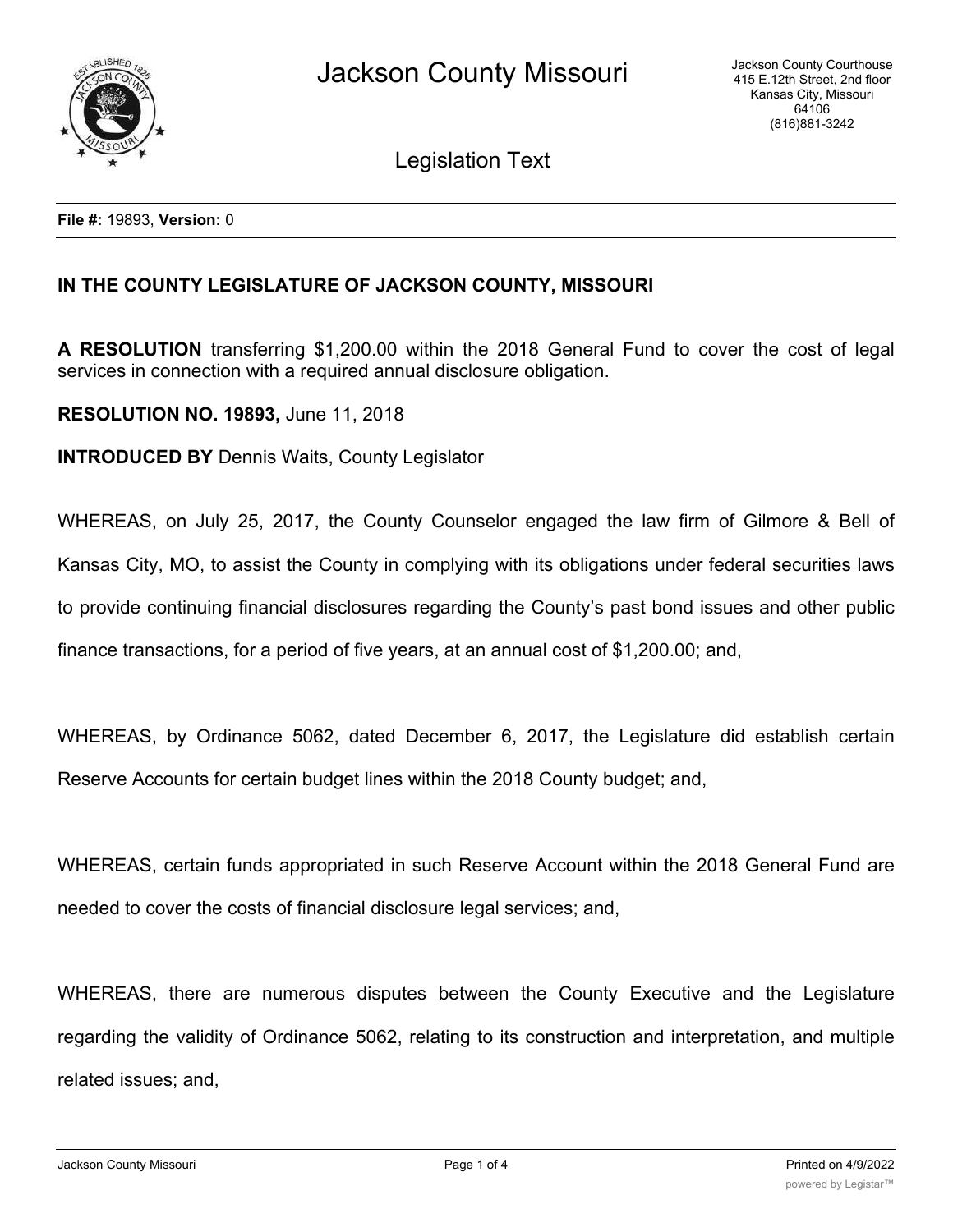WHEREAS, the Chief Administrative Officer has recommended the adoption of this Resolution, without waiving any previous position taken in reliance upon the memorandum of the County Counselor dated December 22, 2017, regarding Ordinance 5062, and without waiving any position taken in reliance upon other legal memorandums provided by the Office of the County Counselor; and,

WHEREAS, the Legislature recognizes that funds identified as Reserve Funds in the adopted 2018 budget within the General Fund are required to be designated for use by the Department of Finance and Purchasing for Gilmore & Bell's legal services; and,

WHEREAS, the Chief Administrative Officer has requested that the funds identified in this Resolution be made available for such use by Department of Finance and Purchasing within the 2018 budget; and,

WHEREAS the Legislature agrees that funds described in this Resolution should be made available for such use by posting to certain budget line item in non-departmental budget or otherwise for calendar year 2018 by the Finance and Purchasing Department; now therefore,

BE IT RESOLVED by the County Legislature of Jackson County, Missouri, that the following transfer or equivalent documentation/identification, to accomplish posting of the funds in County's budget management system so that the funds are available for immediate use and expenditure within the 2018 budget, be and hereby is authorized: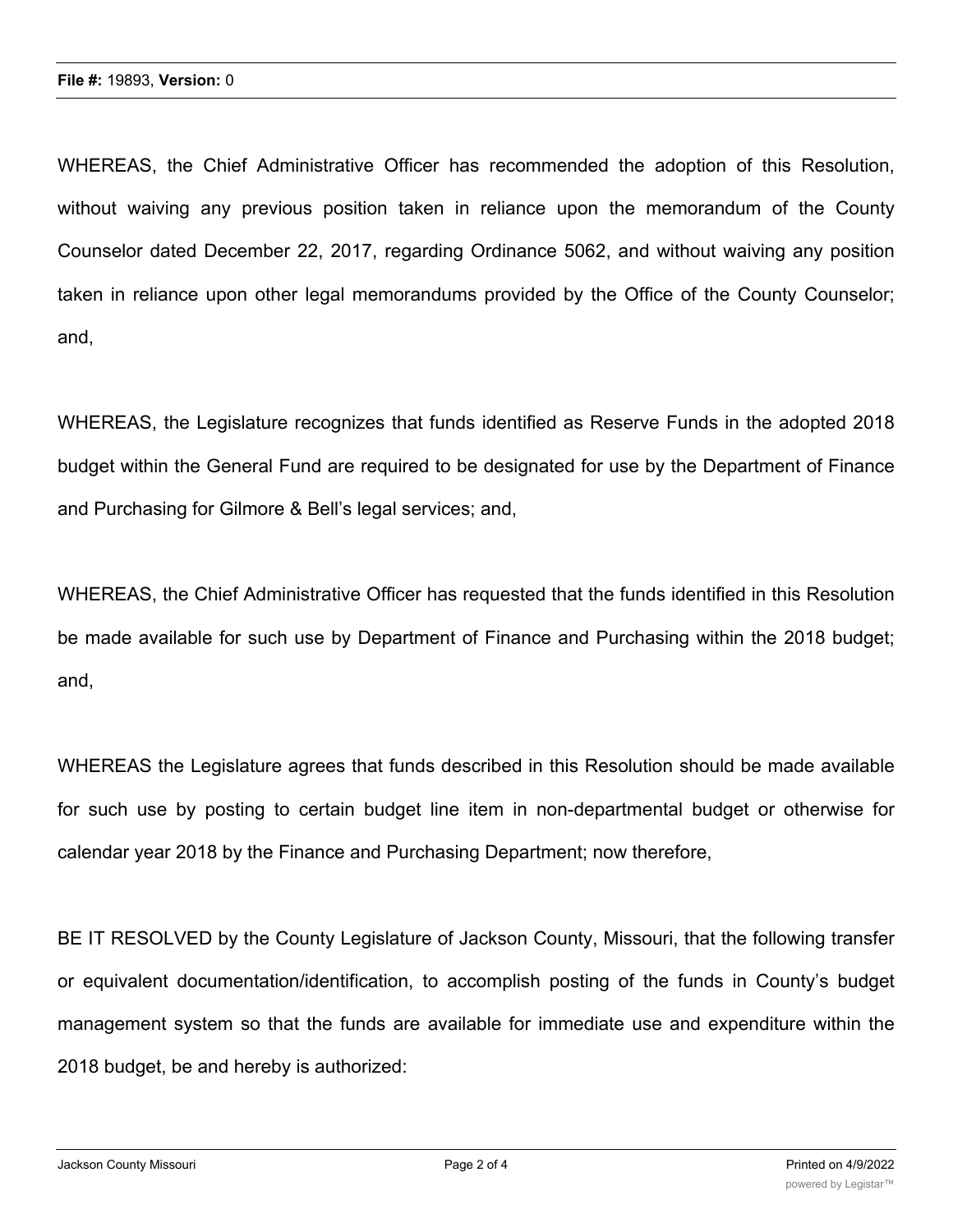## **DEPARTMENT/DIVISION CHARACTER/DESCRIPTION FROM TO** General Fund

| \$1,200 |
|---------|
|         |